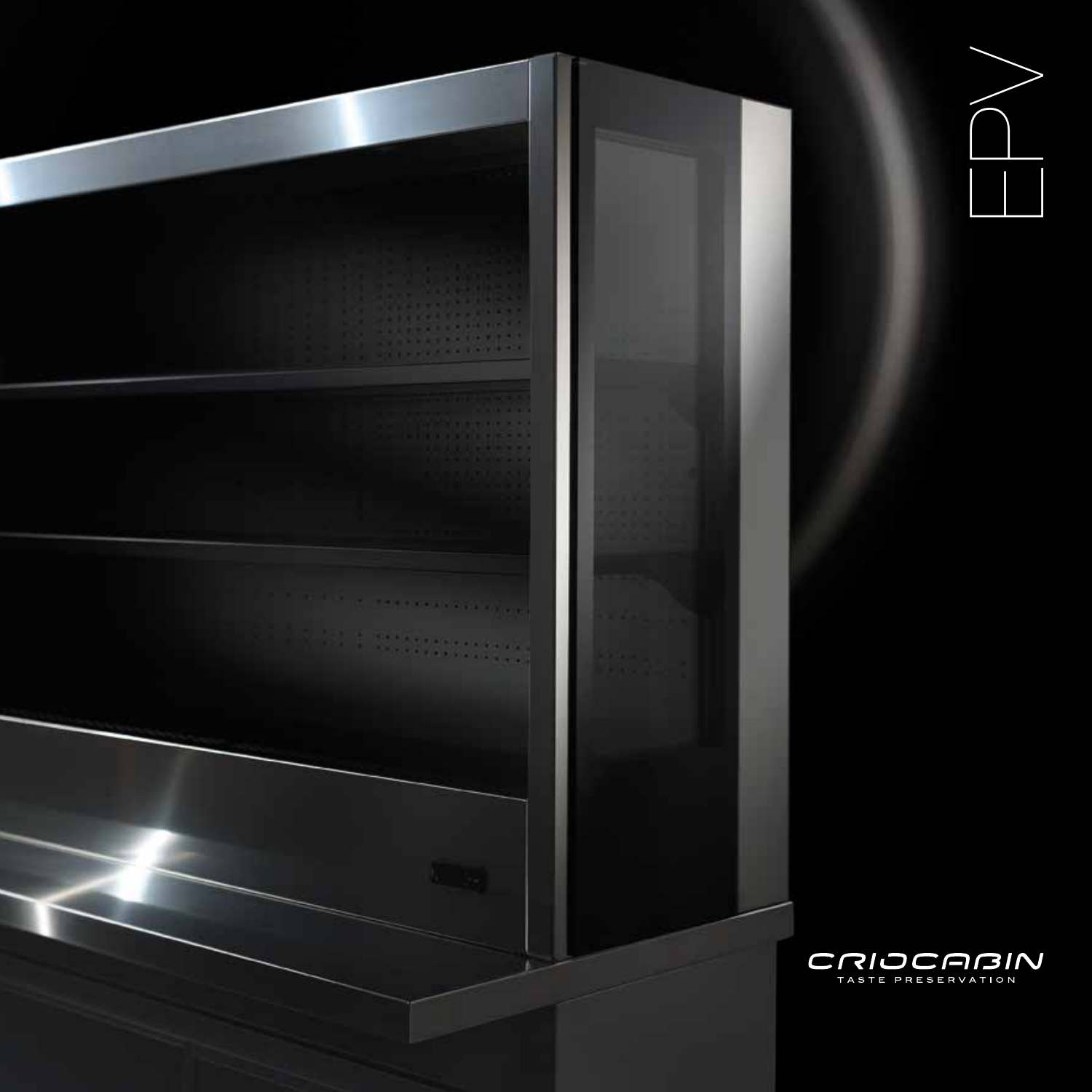## $\blacktriangleright$  L'IDEA

Visibilità della merce esposta o buone performances? Design di classe o ergonomia e robustezza? Difficile per i progettisti coniugare questi concetti opposti. Difficile ma non impossibile.

### $\triangleright$  THE IDEA

Visibility of the product or good performances? Design of class or ergonomics and strength? Difficult for designers to match these opposite concepts. Difficult but not impossible.

## $\blacktriangleright$  L'IDÉE

Visibilité de la marchandise exposée ou bonnes performances? Design de classe ou ergonomie et robustesse? Difficile pour les projeteurs de conjuguer ces concepts opposés. Difficile mais pas impossible.

## DIE IDEE

Sichtbarkeit der Ware oder gute Leistungen? Design mit Stil oder Ergonomie und Robustheit? Es ist schwierig für die Entwerfer diese gegensätzlichen Konzepten zu verbinden. Schwierig aber nicht unmöglich.

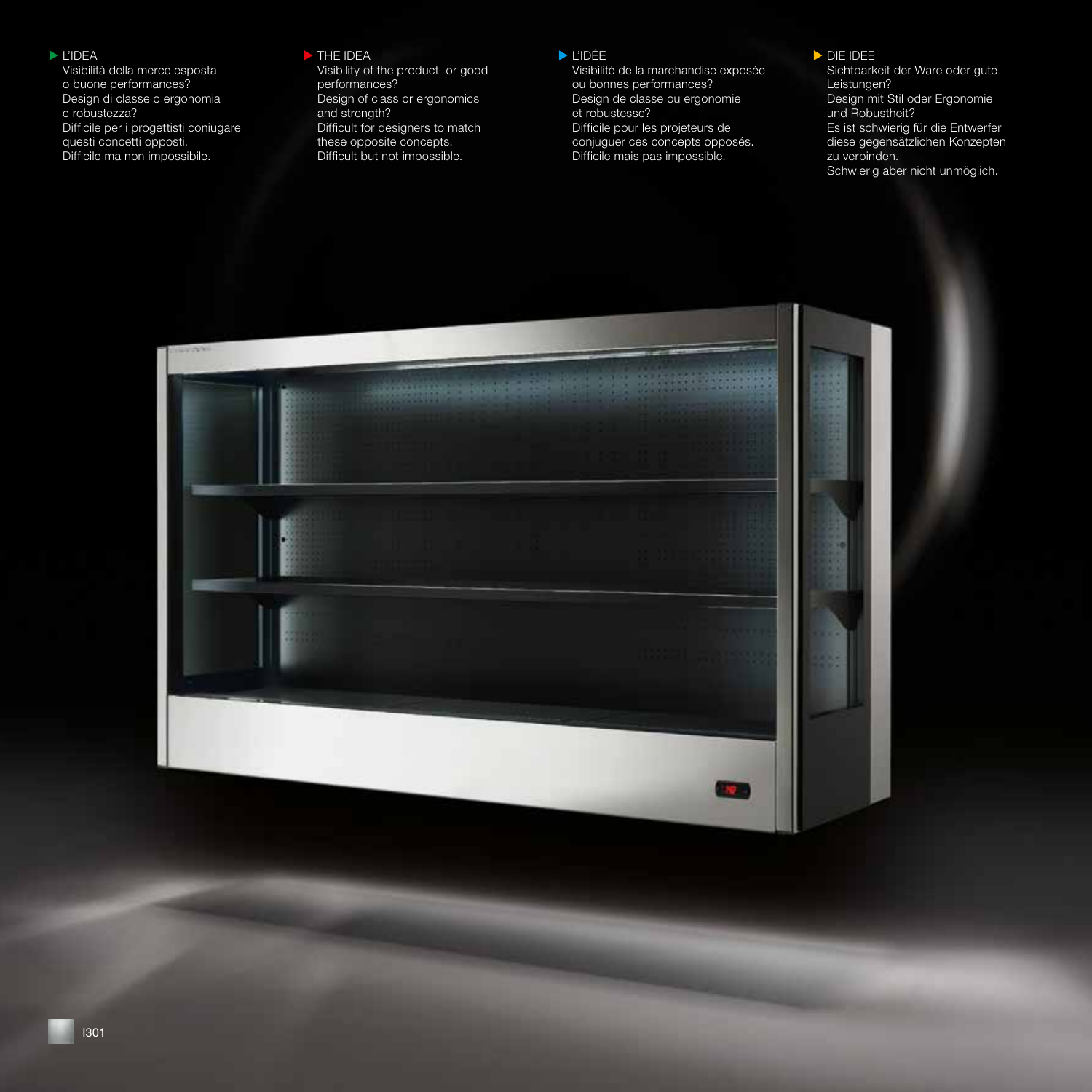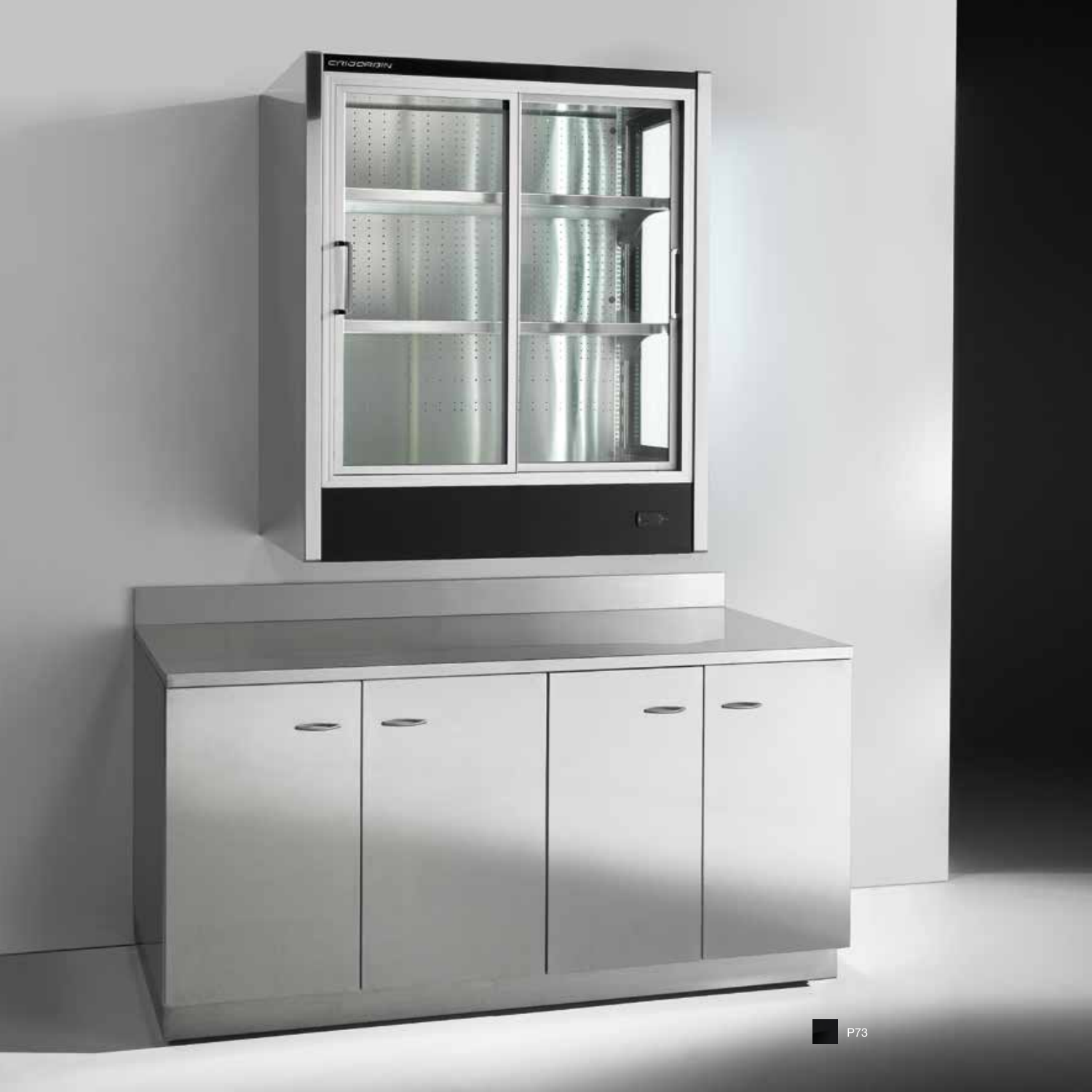

# CARATTERISTICHE DEL MOBILE

- 1. Fascia frontale superiore personalizzabile. (p)
- 2. EPV 20 / EPV 30: tenda notte manuale.
- 3. Schienale in acciaio inox AISI 304 (Vogue Edition) - verniciato RAL 9010 (Pure Edition).
- 4. Supporti fissaggio.
- 5. Ripiani in acciaio inox AISI 304 (Vogue Edition) - verniciati RAL 9010 (Pure Edition).
- 6. Evaporatore con verniciatura anticorrosione.
- 7. Valvola termostatica a refrigerazione R404a. (p)
- 8. Refrigerazione ventilata.
- 9. Piano esposizione in acciaio inox AISI 304 (Vogue Edition) - verniciati RAL 9010 (Pure Edition).
- 10. Interno del mobile in acciaio inox AISI 304.
- 11. Quadro comandi elettronico.
- 12. Frontale personalizzabile. (p)
- 13. EPV 20-SHOW / EPV 30-SHOW: antine scorrevoli in thermocamera.
- 14. Illuminazione:

- EPV 20 / EPV 30: Illuminazione superiore a LED luce bianca 4000 °K, a richiesta su ripiani. - EPV 20-SHOW / EPV 30-SHOW: Illuminazione su fianchi in verticale a LED luce bianca 4000 °K, a richiesta su ripiani e/o su parte superiore del mobile.

### CARACTERISTIQUES DE LA VITRINE

- 1. Fronton supérieur personnalisable. (p)
- 2. EPV 20 / EPV 30: rideau de nuit manuelle.
- 3. Arrière en acier inox AISI 304 (Vogue Edition) - paint RAL 9010 (Pure Edition).
- 4. Supports de fixation.
- 5. Etagères en acier inox AISI 304 (Vogue Edition) - paint RAL 9010 (Pure Edition).
- 6. Évaporateur avec vernis anti-corrosion.
- 7. Detenteur thermostatique à refrigeration R404a. (p)
- 8. Réfrigération ventilée.
- 9. Plan d'exposition en acier AISI 304 (Vogue Edition) - paint RAL 9010 (Pure Edition).
- 10. Intérieur de la vitrine en acier inox AISI 304.
- 11. Panneau de contrôle électronique.
- 12. Panneau frontal abaissé personnalisable sur mesure. (p)
- 13. EPV 20-SHOW / EPV 30-SHOW: portes coulissants en thermopane.
- 14. Eclairage:
	- EPV 20 / EPV 30: Eclairage supérieur à LED lumière blanche 4000 °K, sur requête sur les étagères. - EPV 20-SHOW / EPV 30-SHOW: eclairage sur joues en vertical à LED lumière blanche 4000 °K, sur requête sur les étagères et/ou sur le fronton du meuble.

## CABINET FEATURE

- 1. Customizable upper front stripe. (p)
- 2. EPV 20 / EPV 30: night curtain-manual type.
- 3. AISI 304 stainless steel back (Vogue Edition)
	- painted RAL 9010 (Pure Edition)
- 4. Fixing supports.
- 5. AISI 304 stainless steel shelves (Vogue Edition) - painted RAL 9010 (Pure Edition).
- 6. Evaporator with anti-corrosion painting.
- 7. R404a thermostatic refrigeration valve. (p)
- 8. Ventilated refrigeration.
- 9. AISI 304 stainless steel display surface (Vogue Edition) - painted RAL 9010 (Pure Edition).
- 10. AISI 304 stainless steel unit interior.
- 11. Electronic panel.
- 12. Customizable lowered front panel. (p)
- 13. EPV 20-SHOW / EPV 30-SHOW: sliding doors, thermopaned.
- 14. Lighting:

- EPV 20 / EPV 30: Upper lighting by LED white light 4000 °K, on demand on shelves.

- EPV 20-SHOW / EPV 30-SHOW: Upright lighting in ends by LED white light 4000 °K, on demand on shelves and/or upper part of the cabinet.

# EIGENSCHAFTEN DES MÖBELS

- 1. Individuell gestaltbarer oberer Frontstreifen. (p)
- 2. EPV 20 / EPV 30: manuellem Nachtsvorhang.
- 3. Rücken aus Edelstahl AISI 304 (Vogue Edition) - RAL 9010 lackiert (Pure Edition).
- 4. Befestigungsstück.
- 5. Regale aus Edelstahl AISI 304 (Vogue Edition) - RAL 9010 lackiert (Pure Edition).
- 6. Verdunster mit korrosionfester Lackierung.
- 7. Thermostatventil mit Kühlung R404a. (p)
- 8. Umluftkühlung.
- 9. Auslegefl äche aus Edelstahl AISI 304 RAL 9010 lackiert (Pure Edition).
- 10. Innenverarbeitung des Möbels aus rostfreiem Edelstahl AISI 304.
- 11. Elektronische Steuerung.
- 12. Frontpaneel auf Kundenwunsch. (p)
- 13. EPV 20-SHOW / EPV 30-SHOW: Kleine Schiebetüren
- 14. Beleuchtung:
	- EPV 20 / EPV 30: obere weisse LED Beleuchtung 4000 °K, auf Regale nach Wahl.

- EPV 20-SHOW / EPV 30-SHOW: senkrechte weisse LED Beleuchtung an Seitenwände 4000 °K, auf Regale nach Wahl und/oder auf obere Teil des Möbels.

(p) Personalizzabile a richiesta / Customizable on request / Personnalisable sur demande / Auf Kundenwünsche anpassbar \* Optional









- 
- in Thermokamera.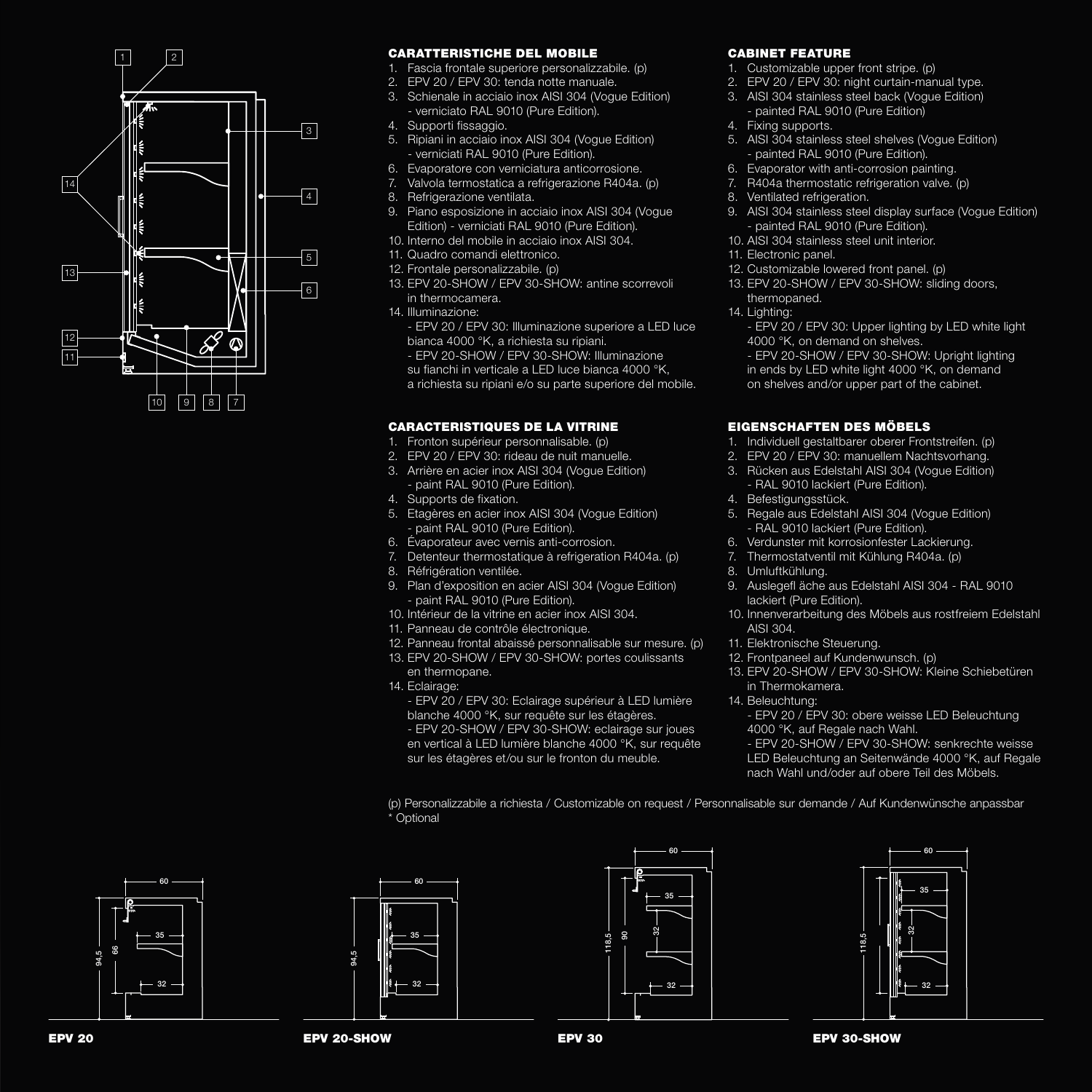#### **CRIOCABIN EXCLUSIVE COLORS**



| А                                                                                                                            | B                                               | C                                                                                                                                                                                                                                                |
|------------------------------------------------------------------------------------------------------------------------------|-------------------------------------------------|--------------------------------------------------------------------------------------------------------------------------------------------------------------------------------------------------------------------------------------------------|
| D90<br>D91<br>D <sub>94</sub><br>D96<br>D97<br>D98<br>P36*<br>$P37*$<br>P61*<br>P62*<br>P63*<br>$P64*$<br>$P65*$             | <b>Vogue</b><br>edition<br>1301<br>PXX*         | D90<br>D91<br>D <sub>94</sub><br>D96<br>D97<br>D98<br>P36*<br>$P37*$<br>P61*<br>P62*<br>P63*<br>$P64*$<br>$P65*$<br>P66*<br>P67*<br>$P70*$<br>$P72*$<br>$P73*$<br>PMX*<br>$1301 \star$<br>$1302*$<br>$1303*$<br>W102*<br>W103*<br>W161*<br>W162* |
| P66*<br>P67*<br>$P70*$<br>$P72*$<br>$P73*$<br>PMX*<br>$1301 \star$<br>$1302*$<br>$1303*$<br>W102*<br>W103*<br>W161*<br>W162* | Pure<br>edition<br><b>RAL 9010</b><br>RAL 9007* |                                                                                                                                                                                                                                                  |

- D = Lamiera plastificata
- P = Vernice speciale metalizzata
- $I = Acciaio inox$
- $W = \text{Legno}$
- PMX = Colori RAL metallizzati
- PXX = Colori RAL non metallizzati

 $\star$  = Colore con sovrapprezzo Si eseguono personalizzazioni e colori speciali su richiesta del cliente.

La nostra verniciatura a base acquosa garantisce maggiore brillantezza, più spessore di vernice, alti livelli di igiene e salute in ogni punto vendita oltre che un ciclo produttivo rispettoso della salute dei lavoratori e dell'ambiente. A causa delle tecniche di stampa, i colori possono essere diversi da come sono presentati.

D = Plastic-coated

- $P =$  Special metallized paint
- $I =$ Stainless steel
- W = Wood
- PMX = Metallized RAL colors
- PXX = Not metallized RAL colors  $\star$  = Color at extra cost
- We make custom and special colors on request.

Our aquous coating provides more brightness, more coating thickness, high levels of hygiene and health in each store as well as a production cycle which respects the health of the workers and the environment. Due to printing technics, the colours could be different to how they are represented.

- D = Tôle Plastifiée
- P = Peinture spéciale métallisée
- I = Acier inox
- $W = Bois$

PMX = Couleurs RAL métallisées

- PXX = Couleurs RAL pas métallisées
- $\star$  = Supplément couleur

Nous faisons des couleurs personnalisées et sur demande spéciale.

Notre peinture à base aqueuse garantit un brillante meilleur, un plus gros épaisseur de vernis, hauts niveaux d'hygiène et de santé dans chaque magasin et en plus un cycle de production respectueux de la santé des travailleurs et de l'environnement. A cause des techniques d'imprimerie, les couleurs peuvent être différentes de comme elles sont présentées.

- D = Plastifiziertes Blech
- P = Spezielle Metalliclackierung
- = Edelstahl
- $W = Holz$
- PMX = Metallisierte RAL-Farben
- PXX = Nicht metallisierte RAL-Farben
- $\star$  = Farb mit Aufpreis

Wir machen Individuell- und Sonderfarben auf Anfrage.

Unsere Wasser basierende Lackierung garantiert mehr Glanz, mehr Schichtdicke, ein hohes Niveau an Hygiene und Gesundheit in jeder Verkaufsstelle sowie ein respektvoller Produktionszyklus der Gesundheit der Arbeiter und der Umwelt. Die Farben können wegen Druck- und Reproduktionstechnik anders sein als die, die im Prospekt angegeben sind.

| P61 - White Perla       | P37 - Violet Intenso | D90 - White            |
|-------------------------|----------------------|------------------------|
| P62 - Metallic Ghiaccio | P66 - Green Salvia   | D91 - Platinum Gray    |
| P63 - Orange Tramonto   | P67 - Green Tonico   | D98 - New Light Walnut |
| P65 - Brown Siena       | P70 - Azure Atollo   | D94 - Dark Oak         |
| P64 - Pink Enea         | P72 - Blue Oceano    | <b>D96 - Red</b>       |
| P36 - Red Fiamma        | P73 - Black Vulcano  | D97 - Black            |